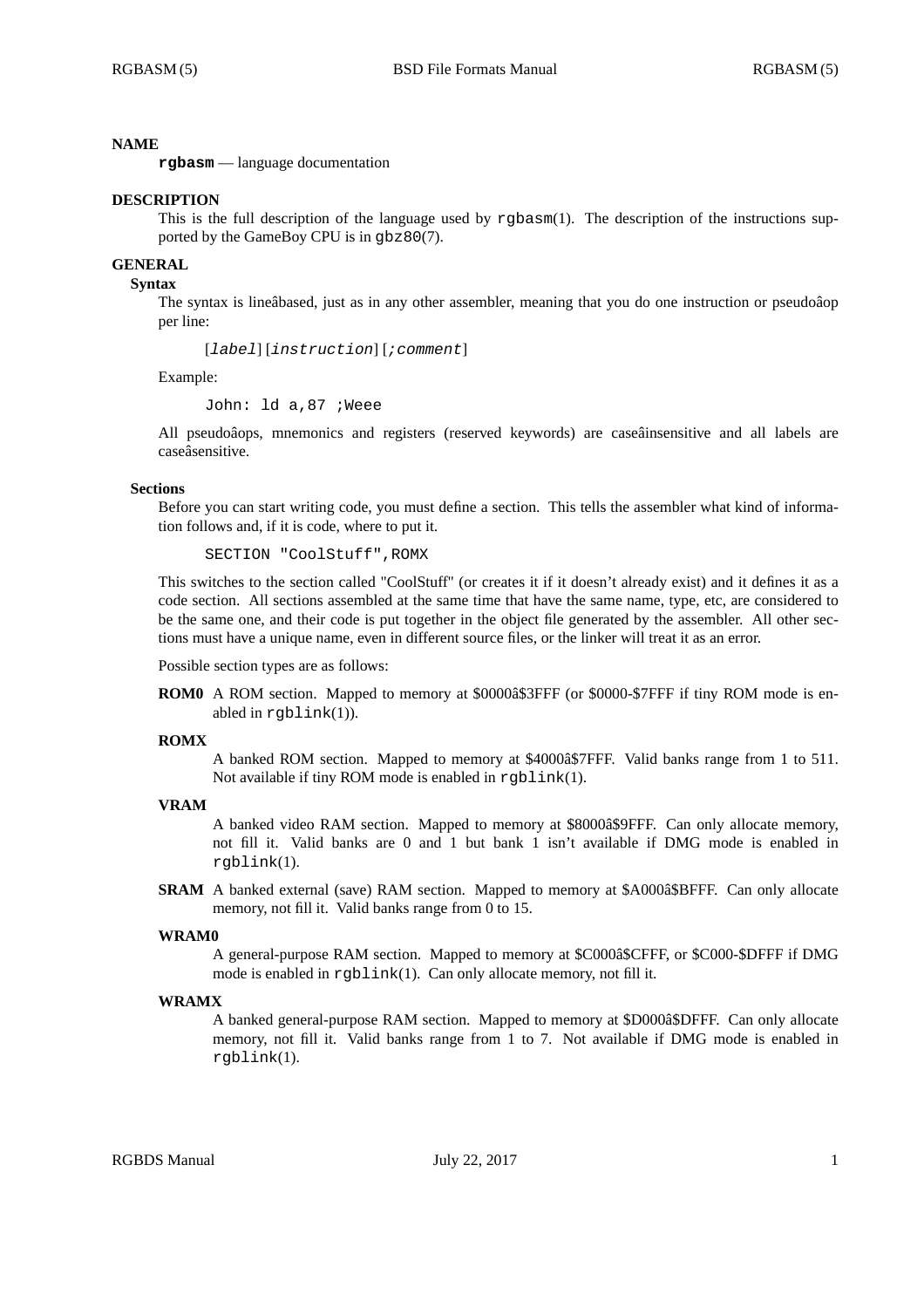**OAM** An object attributes RAM section. Mapped to memory at \$FE00-\$FE9F. Can only allocate memory, not fill it.

### **HRAM**

A high RAM section. Mapped to memory at \$FF80â\$FFFE. Can only allocate memory, not fill it.

NOTE: If you use this method of allocating HRAM the assembler will NOT choose the short addressing mode in the LD instructions **LD [\$FF00+n8],A** and **LD A,[\$FF00+n8]** because the actual address calculation is done by the linker. If you find this undesirable you can use **RSSET** / **RB** / **RW** instead or use the **LDH [\$FF00+n8],A** and **LDH A,[\$FF00+n8]** syntax instead. This forces the assembler to emit the correct instruction and the linker to check if the value is in the correct range.

A section is usually defined as a floating one, but the code can restrict where the linker can place it.

If a section is defined with no indications, it is a floating section. The linker will decide where to place it in the final binary and it has no obligation to follow any specific rules. The following example defines a section that can be placed anywhere in any ROMX bank:

SECTION "CoolStuff",ROMX

If it is needed, the following syntax can be used to fix the base address of the section:

SECTION "CoolStuff",ROMX[\$4567]

It won't, however, fix the bank number, which is left to the linker. If you also want to specify the bank you can do:

```
SECTION "CoolStuff",ROMX[$4567],BANK[3]
```
And if you only want to force the section into a certain bank, and not it's position within the bank, that's also possible:

```
SECTION "CoolStuff", ROMX, BANK[7]
```
In addition, you can specify byte alignment for a section. This ensures that the section starts at a memory address where the given number of least-significant bits are 0. This can be used along with **BANK**, if desired. However, if an alignment is specified, the base address must be left unassigned. This can be useful when using DMA to copy data or when it is needed to align the start of an array to 256 bytes to optimize the code that accesses it.

```
SECTION "OAM Data",WRAM0,ALIGN[8]; align to 256 bytes
SECTION "VRAM Data",ROMX,BANK[2],ALIGN[4]; align to 16 bytes
```
HINT: If you think this is a lot of typing for doing a simple **ORG** type thing you can quite easily write an intelligent macro (called **ORG** for example) that uses **@** for the section name and determines correct section type etc as arguments for **SECTION**.

**POPS** and **PUSHS** provide the interface to the section stack. **PUSHS** will push the current section context on the section stack. **POPS** can then later be used to restore it. Useful for defining sections in included files when you don't want to destroy the section context for the program that included your file. The number of entries in the stack is limited only by the amount of memory in your machine.

Sections can also be placed by using a linkerscript file. The format is described in rgblink(5). They allow the user to place floating sections in the desired bank in the order specified in the script. This is useful if the sections can't be placed at an address manually because the size may change, but they have to be together.

# **SYMBOLS**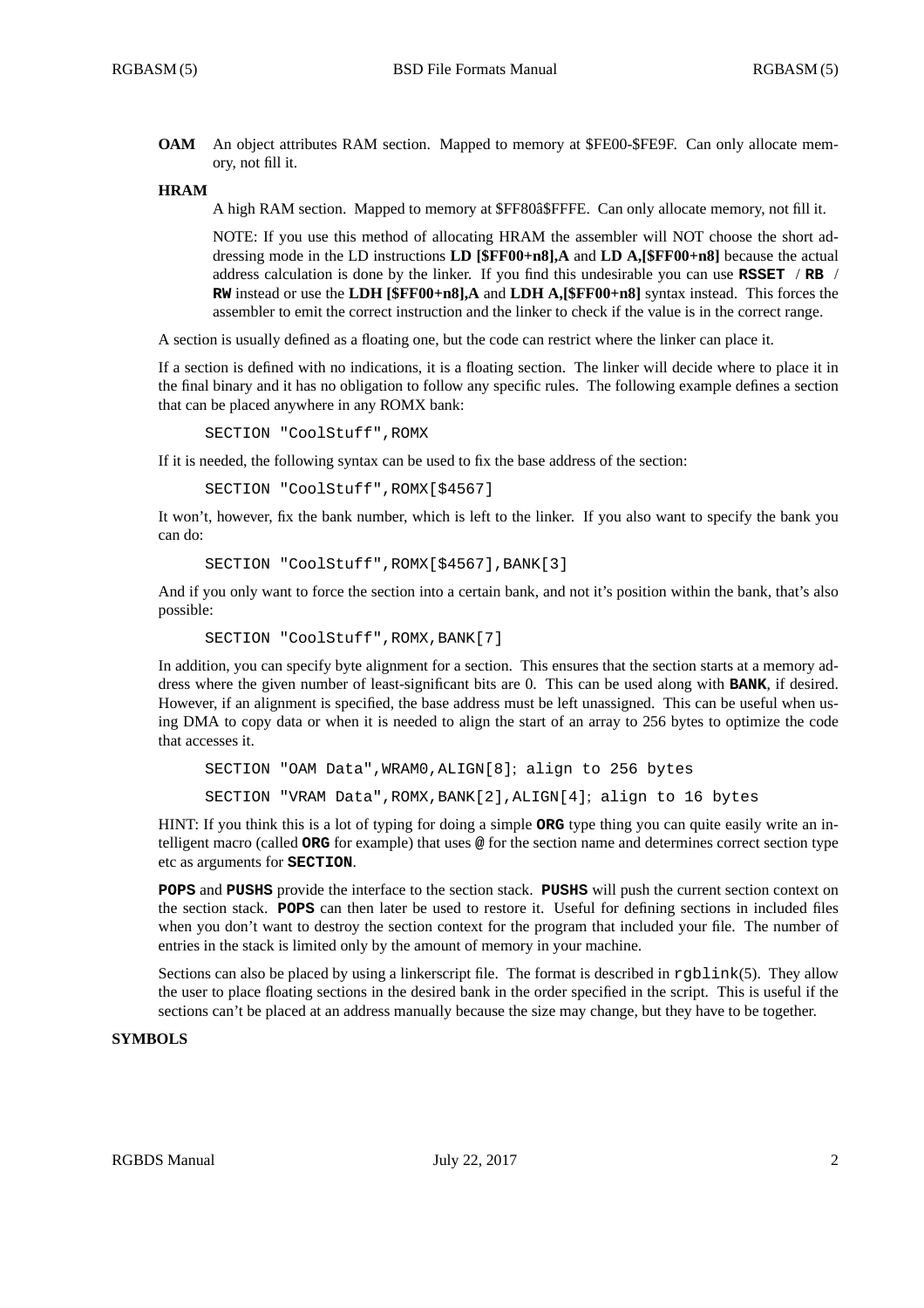## **Symbols**

RGBDS supports several types of symbols:

Label Used to assign a memory location with a name

**EQUate** Give a constant a name.

**SET** Almost the same as EQUate, but you can change the value of a SET during assembling.

**Structure** ( **the RS group**) Define a structure easily.

- **String equate** (**EQUS**) Give a frequently used string a name. Can also be used as a mini-macro, like #define in C.
- **MACRO** A block of code or pseudo instructions that you invoke like any other mnemonic. You can give them arguments too.

A symbol cannot have the same name as a reserved keyword.

### **Label**

One of the assembler's main tasks is to keep track of addresses for you so you don't have to remember obscure numbers but can make do with a meaningful name, a label.

This can be done in a number of ways:

```
GlobalLabel
AnotherGlobal:
.locallabel
.yet_a_local:
AnotherGlobal.with_another_local:
ThisWillBeExported:: ;note the two colons
ThisWillBeExported.too::
```
In the line where a label is defined there musn't be any whitespace before it. Local labels are only accessible within the scope they are defined. A scope starts after a global label and ends at the next global label. Declaring a label (global or local) with :: does an EXPORT at the same time. Local labels can be declared as scope.local or simply as as .local. If the former notation is used, the scope must be the actual current scope.

Labels will normally change their value during the link process and are thus not constant. The exception is the case in which the base address of a section is fixed, so the address of the label is known at assembly time.

The subtraction of two labels is only constant (known at assembly time) if they are two local labels that belong to the same scope, or they are two global labels that belong to sections with fixed base addresses.

# **EQU**

EQUates are constant symbols. They can, for example, be used for things such as bit-definitions of hardware registers.

EXIT\_OK EQU \$00 EXIT FAILURE EQU \$01

Note that a colon (:) following the label-name is not allowed. EQUates cannot be exported and imported. They don't change their value during the link process.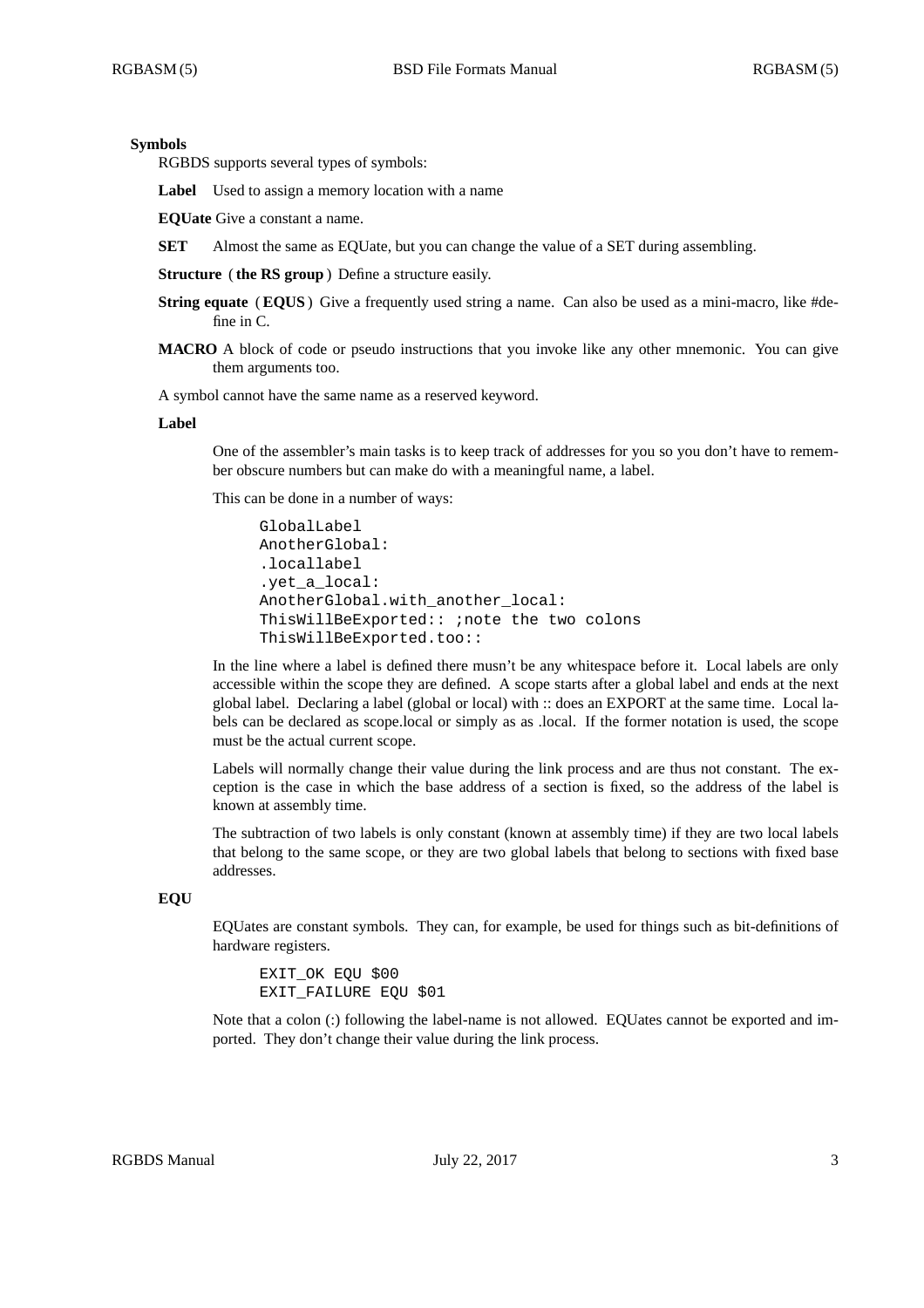# **SET**

SETs are similar to EQUates. They are also constant symbols in the sense that their values are defined during the assembly process. These symbols are normally used in macros.

ARRAY\_SIZE EQU 4 COUNT SET 2 COUNT SET ARRAY\_SIZE+COUNT

Note that a colon (:) following the label-name is not allowed. SETs cannot be exported and imported. Alternatively you can use = as a synonym for SET.

COUNT = 2

## **RSSET**, **RSRESET**, **RB**, **RW**

The RS group of commands is a handy way of defining structures:

|            | RSRESET   |     |
|------------|-----------|-----|
| str pStuff | RW        | ı.  |
| str tData  | <b>RB</b> | 256 |
| str bCount | <b>RB</b> | 1   |
| str SIZEOF | RR        | ∩   |

The example defines four equated symbols:

str  $pStuff = 0$ str  $tData = 2$ str\_bCount = 258 str\_SIZEOF = 259

There are four commands in the RS group of commands:

| Command | <b>Meaning</b>                                                                                             |  |
|---------|------------------------------------------------------------------------------------------------------------|--|
| RSRESET | Resets the RS counter to zero.                                                                             |  |
|         | <b>RSSET</b> constexpr $S$ ets the $RS$ counter to constexpr.                                              |  |
|         | <b>RB</b> constexpr Sets the preceding symbol to $\Box$ <b>RS</b> and adds constexpr to $\Box$ <b>RS</b> . |  |
|         | <b>RW</b> constexpr Sets the preceding symbol to <b>RS</b> and adds constexpr $*2$ to <b>RS</b> .          |  |
|         | RL constexpr Sets the preceding symbol to RS and adds constexpr $*4$ to RS.                                |  |
|         |                                                                                                            |  |

Note that a colon (:) following the symbol-name is not allowed. **RS** symbols cannot be exported and imported. They don't change their value during the link process.

## **EQUS**

EQUS is used to define string-symbols. Wherever the assembler meets a string symbol its name is replaced with its value. If you are familiar with C you can think of it as the same as #define.

```
COUNTREG EQUS "[hl+]"
ld a,COUNTREG
PLAYER_NAME EQUS "\"John\""
db PLAYER_NAME
```
Note that : following the label-name is not allowed, and that strings must be quoted to be useful.

This will be interpreted as:

ld a,[hl+] db "John"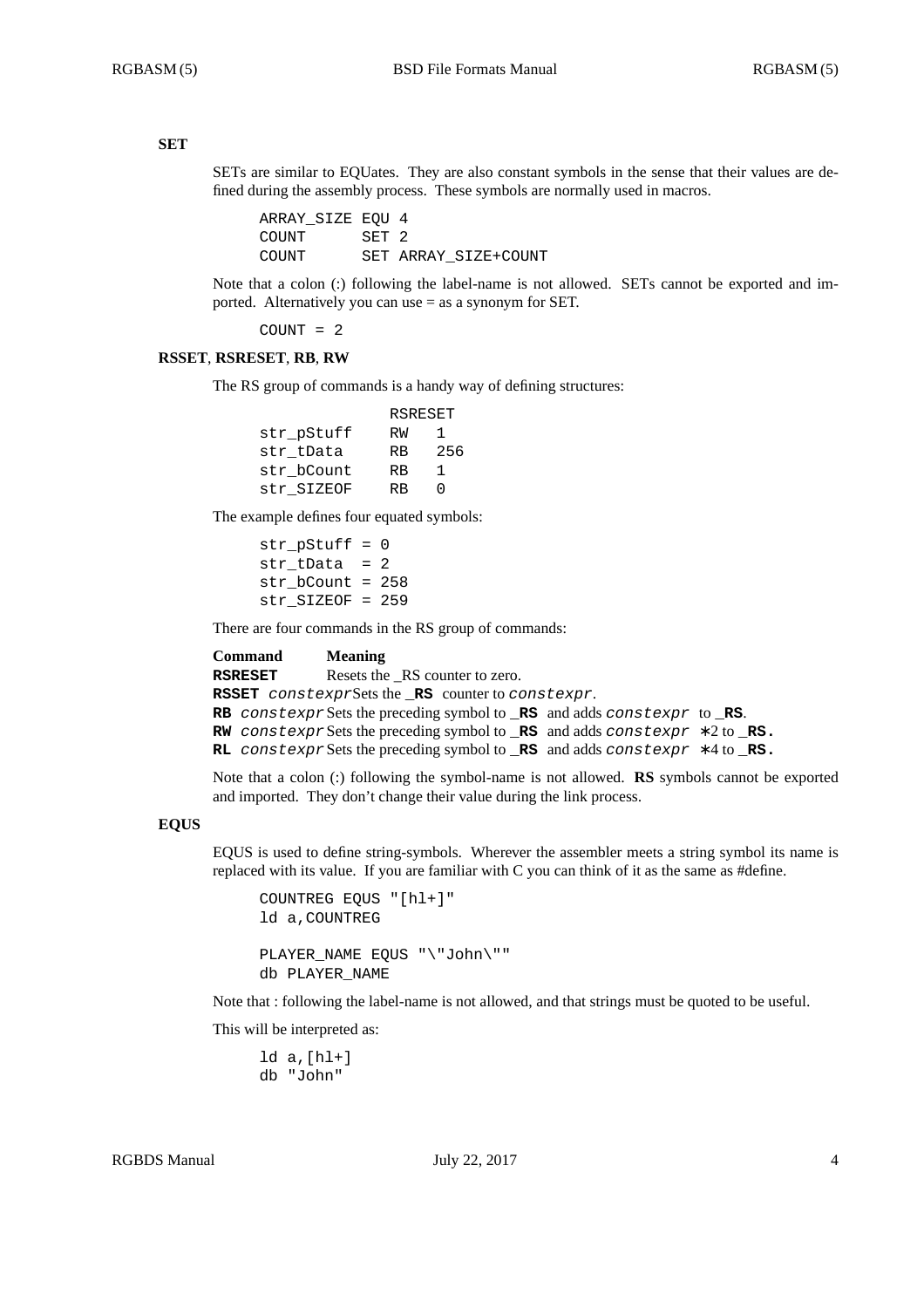String-symbols can also be used to define small one-line macros:

PUSHA EQUS "push af\npush bc\npush de\npush hl\n"

Note that a colon (:) following the label-name is not allowed. String equates can't be exported or imported.

**Important note**: An EQUS can be expanded to a string that contains another EQUS and it will be expanded as well. This means that, if you aren't careful, you may trap the assembler into an infinite loop if there's a circular dependency in the expansions. Also, a MACRO can have inside an EQUS which references the same MACRO, which has the same problem.

### **MACRO**

One of the best features of an assembler is the ability to write macros for it. Macros also provide a method of passing arguments to them and they can then react to the input using IF-constructs.

```
MyMacro: MACRO
         ld a,80
        call MyFunc
         ENDM
```
Note that a colon (:) following the macro-name is required. Macros can't be exported or imported. It's valid to call a macro from a macro (yes, even the same one).

The above example is a very simple macro. You execute the macro by typing its name.

```
add a,b
ld sp,hl
MyMacro ;This will be expanded
sub a,87
```
When the assembler meets MyMacro it will insert the macrodefinition (the text enclosed in **MACRO** / **ENDM**).

Suppose your macro contains a loop.

```
LoopyMacro: MACRO
          xor a,a
.loop ld [hl+],a
          dec c
          jr nz,.loop
          ENDM
```
This is fine. That is, if you only use the macro once per scope. To get around this problem there is a special label string equate called **\@** that you can append to your labels and it will then expand to a unique string.

**\@** also works in REPT-blocks should you have any loops there.

```
LoopyMacro: MACRO
          xor a,a
lloop@ ld [hl+], a
          dec c
           jr nz,.loop\@
          ENDM
```
**Important note**: Since a MACRO can call itself (or a different MACRO that calls the first one) there can be problems of circular dependency. They trap the assembler in an infinite loop, so you have to be careful when using recursion with MACROs. Also, a MACRO can have inside an EQUS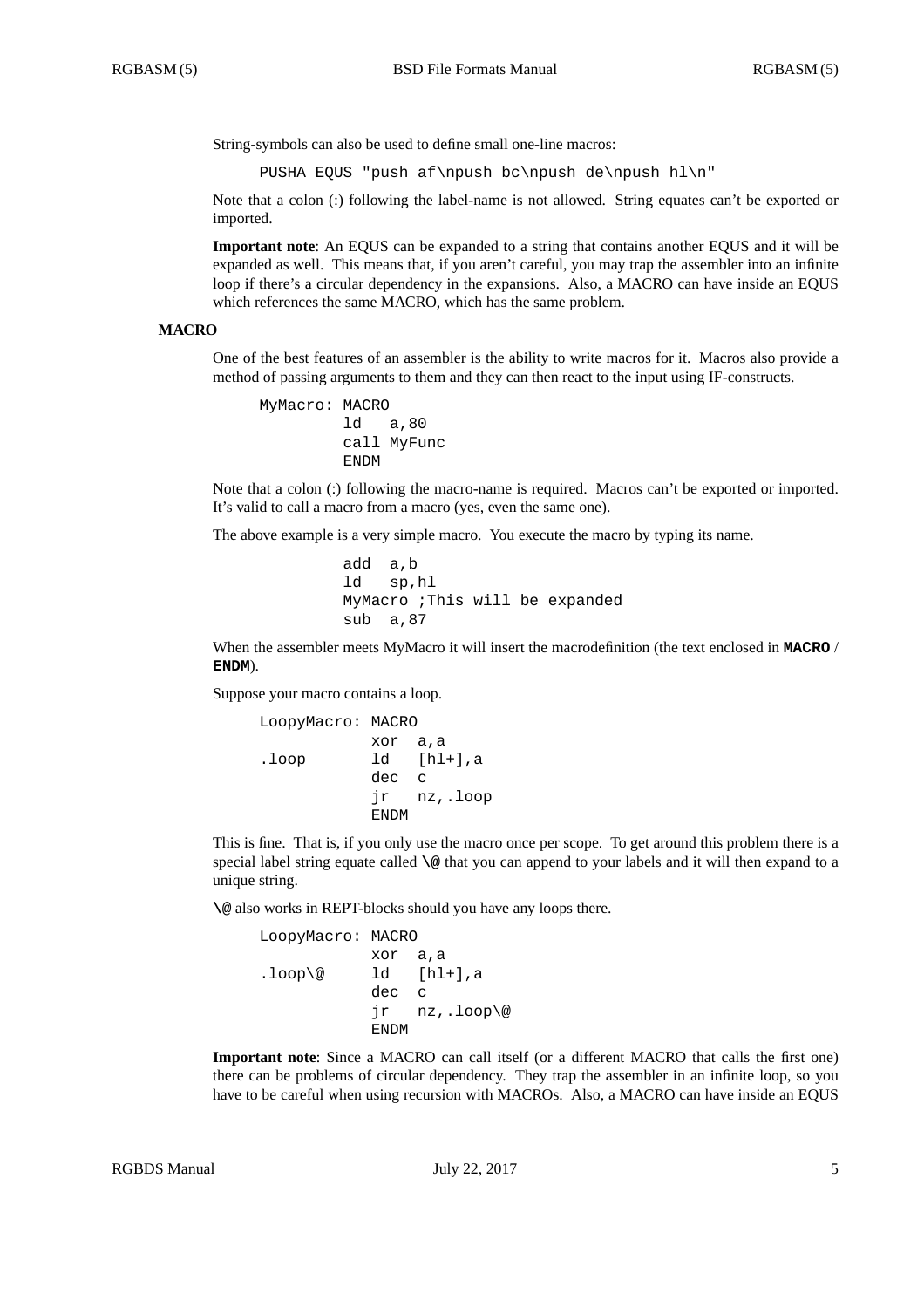which references the same MACRO, which has the same problem.

### **Macro Arguments**

I'd like LoopyMacro a lot better if I didn't have to pre-load the registers with values and then call it. What I'd like is the ability to pass it arguments and it then loaded the registers itself.

And I can do that. In macros you can get the arguments by using the special macro string equates **\1** through **\9**, **\1** being the first argument specified on the calling of the macro.

```
LoopyMacro: MACRO
           ld hl, \1
           1d c, \lambdaxor a,a
.loop\@ ld [hl+],a
           dec c
           jr nz,.loop\@
           ENDM
```
Now I can call the macro specifying two arguments. The first being the address and the second being a bytecount. The macro will then reset all bytes in this range.

```
LoopyMacro MyVars,54
```
Arguments are passed as string equates. There's no need to enclose them in quotes. An expression will not be evaluated first but passed directly. This means that it's probably a very good idea to use brackets around **\1** to **\9** if you perform further calculations on them. For instance, if you pass 1 + 2 as the first argument and then do **PRINTV \1** ∗ 2 you will get the value 5 on screen and not 6 as you might have expected.

In reality, up to 256 arguments can be passed to a macro, but you can only use the first 9 like this. If you want to use the rest, you need to use the keyword **SHIFT**.

**SHIFT** is a special command only available in macros. Very useful in REPT-blocks. It will "shift" the arguments by one "to the left".  $\setminus$ 1 will get the value of  $\setminus$ 2,  $\setminus$ 2 will get the value in  $\setminus$ 3 and so forth.

This is the only way of accessing the value of arguments from 10 to 256.

### **Exporting and importing symbols**

Importing and exporting of symbols is a feature that is very useful when your project spans many source-files and, for example, you need to jump to a routine defined in another file.

Exporting of symbols has to be done manually, importing is done automatically if the assembler doesn't know where a symbol is defined.

**EXPORT** *label* [, *label* , . . . ]

The assembler will make label accessible to other files during the link process.

**GLOBAL** *label* [, *label* , . . . ]

If label is defined during the assembly it will be exported, if not, it will be imported. Handy (very!) for include-files. Note that, since importing is done automatically, this keyword has the same effect as **EXPORT**.

### **Purging symbols**

**PURGE** allows you to completely remove a symbol from the symbol table as if it had never existed. USE WITH EXTREME CAUTION!!! I can't stress this enough, you seriously need to know what you are doing. DON'T purge symbol that you use in expressions the linker needs to calculate. In fact, it's probably not even safe to purge anything other than string symbols and macros.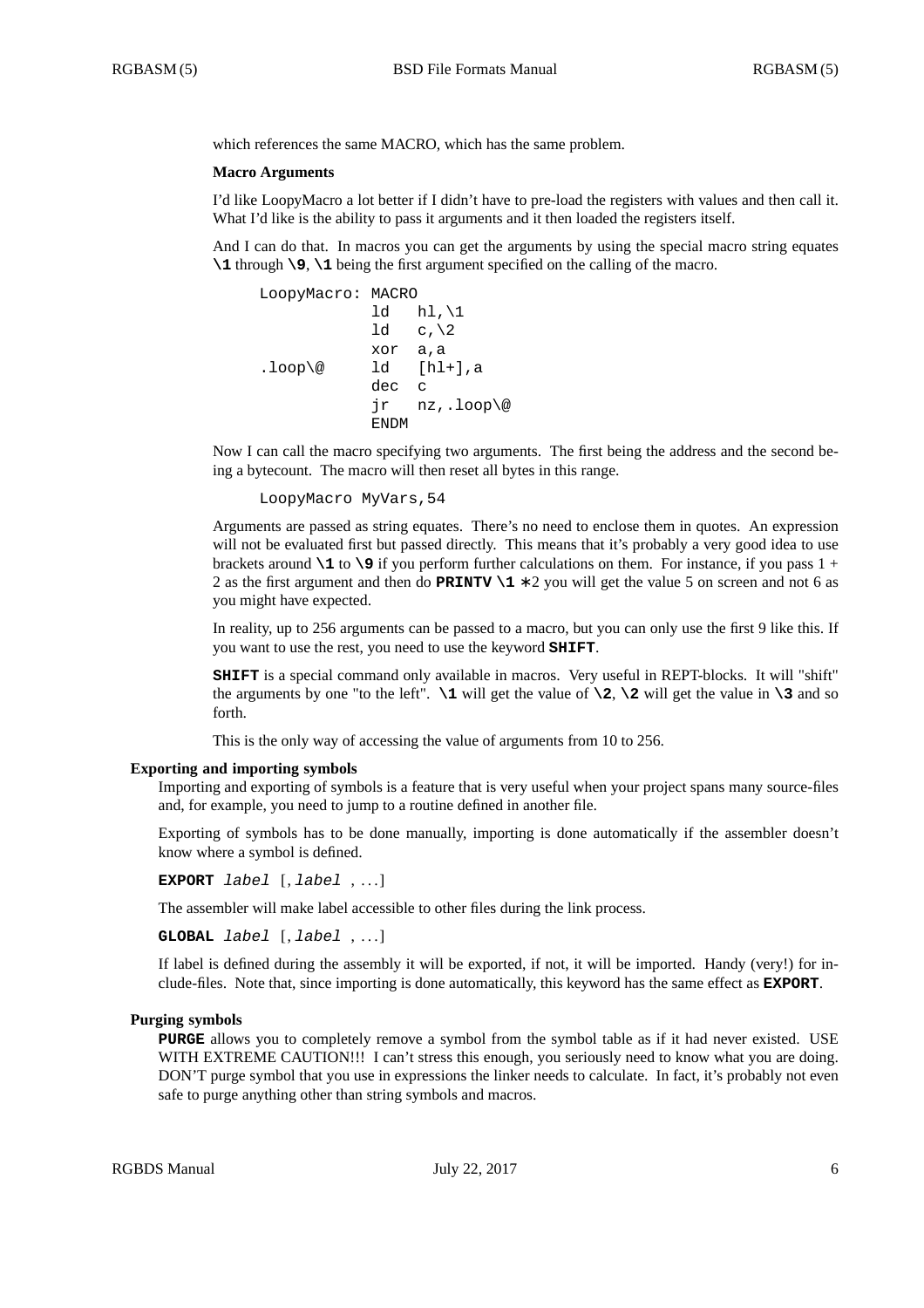Kamikaze EQUS "I don't want to live anymore" AOLer EQUS "Me too" PURGE Kamikaze, AOLer

Note that string symbols that are part of a **PURGE** command WILL NOT BE EXPANDED as the ONLY exception to this rule.

# **Predeclared Symbols**

The following symbols are defined by the assembler:

| <b>Type</b> | <b>Contents</b><br><b>Name</b>                     |  |
|-------------|----------------------------------------------------|--|
| EQU         | PC value<br>@                                      |  |
| EQU         | Fixed point $\pi$<br>PI                            |  |
| SET         | RS Counter<br>RS                                   |  |
| EQU         | Number of arguments passed to macro<br><b>NARG</b> |  |
| EQU         | The current line number<br>LINE                    |  |
| <b>EQUS</b> | The current filename<br>FILE                       |  |
| EQUS        | Today's date<br><b>DATE</b>                        |  |
| EQUS        | The current time<br>TIME                           |  |
| <b>EQUS</b> | ISO_8601_LOCAL_ISO 8601 timestamp (local)          |  |
| EQUS        | ISO_8601_UTC__ISO 8601 timestamp (UTC)             |  |
| EQU         | <b>UTC YEAR</b> Today's year                       |  |
| EQU         | <b>UTC_MONTH__Today's month number, 1-12</b>       |  |
| EQU         | <b>UTC_DAY</b> Today's day of the month, 1-31      |  |
| EQU         | UTC_HOUR_Current hour, 0-23                        |  |
| EQU         | UTC_MINUTE_Current minute, 0-59                    |  |
| EQU         | UTC_SECOND_Current second, 0-59                    |  |
| EQU         | RGBDS_MAJOR_Major version number of RGBDS.         |  |
| EQU         | RGBDS_MINOR_Minor version number of RGBDS.         |  |
| EQU         | <b>RGBDS_PATCH_Patch version number of RGBDS.</b>  |  |

## **DEFINING DATA**

## **Defining constant data**

**DB** defines a list of bytes that will be stored in the final image. Ideal for tables and text.

DB 1, 2, 3, 4, "This is a string"

Alternatively, you can use **DW** to store a list of words. Strings are not allowed as arguments to **DW**.

You can also use **DB** and **DW** without arguments. This works exactly like **DS 1** and **DS 2** respectively. Consequently, **DB** and **DW** can be used in a **WRAM0** / **WRAMX** / **HRAM** / **VRAM** / **SRAM** section.

#### **Declaring variables in a RAM section**

**DS** allocates a number of bytes. The content is undefined. This is the preferred method of allocationg space in a RAM section. You can, however, use **DB** and **DW** without any arguments instead.

DS str\_SIZEOF ;allocate str\_SIZEOF bytes

# **Including binary files**

You probably have some graphics you'd like to include. Use **INCBIN** to include a raw binary file as it is. If the file isn't found in the current directory, the include-path list passed to the linker on the command line will be searched.

```
INCBIN "titlepic.bin"
INCBIN "sprites/hero.bin" ; UNIX
INCBIN "sprites\\hero.bin" ; Windows
```
RGBDS Manual July 22, 2017 7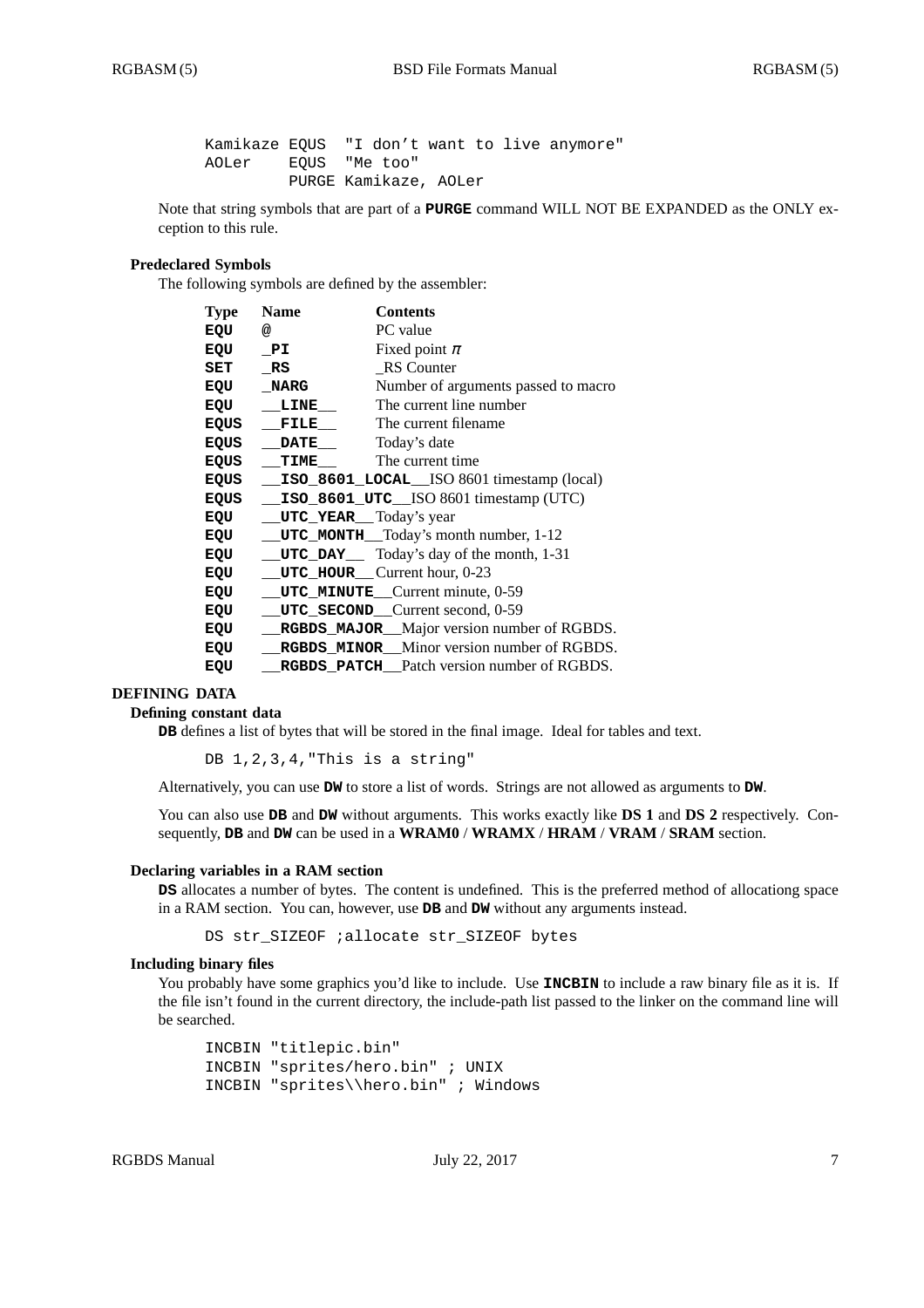You can also include only part of a file with **INCBIN**. The example below includes 256 bytes from data.bin starting from byte 78.

INCBIN "data.bin",78,256

### **Unions**

Unions allow multiple memory allocations to share the same space in memory, like unions in C. This allows you to easily reuse memory for different purposes, depending on the game's state.

You create unions using the **UNION**, **NEXTU** and **ENDU** keywords. **NEXTU** lets you create a new block of allocations, and you may use it as many times within a union as necessary.

```
UNION
Name: ds 8
Nickname: ds 8
NEXTU
Health: dw
Something: ds 3
Lives: db
NEXTU
Temporary: ds 19
ENDU
```
This union will use up 19 bytes, as this is the size of the largest block (the last one, containing 'Temporary'). Of course, as 'Name', 'Health', and 'Temporary' all point to the same memory locations, writes to any one of these will affect values read from the others.

Unions may be used in any section, but code and data may not be included.

## **THE MACRO LANGUAGE**

### **Printing things during assembly**

These three instructions type text and values to stdout. Useful for debugging macros or wherever you may feel the need to tell yourself some important information.

```
PRINTT "I'm the greatest programmer in the whole wide world\n"
PRINTV (2+3)/5
PRINTF MUL(3.14,3987.0)
```
**PRINTT** prints out a string.

**PRINTV** prints out an integer value or, as in the example, the result of a calculation. Unsurprisingly, you can also print out a constant symbols value.

**PRINTF** prints out a fixed point value.

### **Automatically repeating blocks of code**

Suppose you're feeling lazy and you want to unroll a time consuming loop. **REPT** is here for that purpose. Everything between **REPT** and **ENDR** will be repeated a number of times just as if you done a copy/paste operation yourself. The following example will assemble **add a,c** four times:

REPT 4 add a,c ENDR

You can also use **REPT** to generate tables on the fly: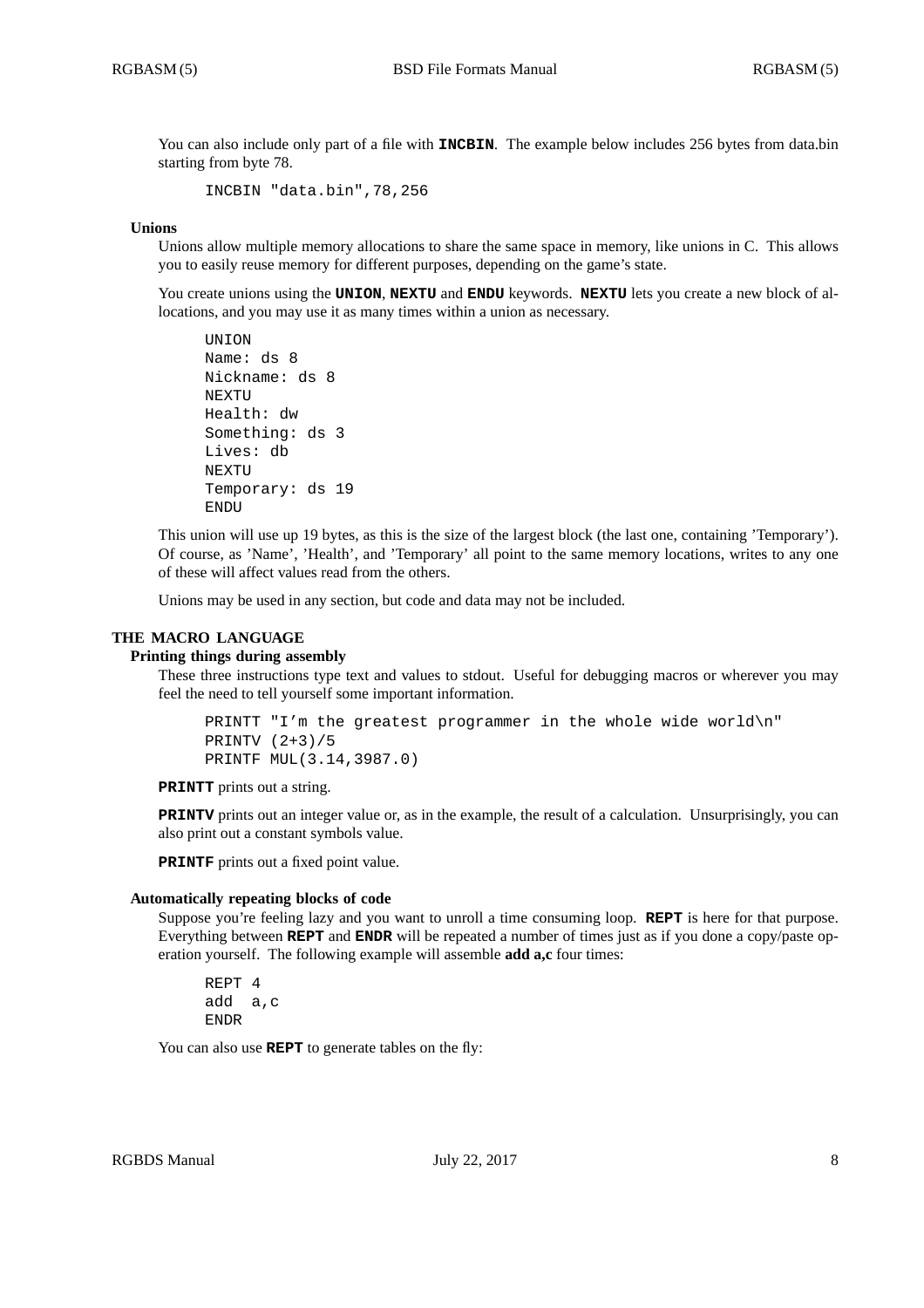```
\mathbf{r} \mathbf{r} \mathbf{r}; -- Generate a 256 byte sine table with values between 0 and 128
\mathbf{i} \quad -ANGLE SET 0.0
       REPT 256
       DB (MUL(64.0,SIN(ANGLE))+64.0)>>16
ANGLE SET ANGLE+256.0
       ENDR
```
**REPT** is also very useful in recursive macros and, as in macros, you can also use the special label operator **\@**. REPT-blocks can be nested.

### **Aborting the assembly process**

**FAIL** and **WARN** can be used to print errors and warnings respectively during the assembly process. This is especially useful for macros that get an invalid argument. **FAIL** and **WARN** take a string as the only argument and they will print this string out as a normal error with a line number.

**FAIL** stops assembling immediately while **WARN** shows the message but continues afterwards.

### **Including other source files**

Use **INCLUDE** to process another assembler-file and then return to the current file when done. If the file isn't found in the current directory the include-path list will be searched. You may nest **INCLUDE** calls infinitely (or until you run out of memory, whichever comes first).

INCLUDE "irq.inc"

### **Conditional assembling**

The four commands **IF**, **ELIF**, **ELSE**, and **ENDC** are used to conditionally assemble parts of your file. This is a powerful feature commonly used in macros.

```
IF NUM < 0
  PRINTT "NUM < 0\n"
ELIF NUM == 0PRINTT "NUM == 0 \n\cdot n"
ELSE
  PRINTT "NUM > 0\n"
ENDC
```
The **ELIF** and **ELSE** blocks are optional. **IF** / **ELIF** / **ELSE** / **ENDC** blocks can be nested.

Note that if an **ELSE** block is found before an **ELIF** block, the **ELIF** block will be ignored. All **ELIF** blocks must go before the **ELSE** block. Also, if there is more than one **ELSE** block, all of them but the first one are ignored.

### **Integer and Boolean expressions**

An expression can be composed of many things. Expressions are always evaluated using signed 32-bit math.

The most basic expression is just a single number.

## **Numeric Formats**

There are a number of numeric formats.

- **-** Hexadecimal: \$0123456789ABCDEF. Case-insensitive
- **-** Decimal: 0123456789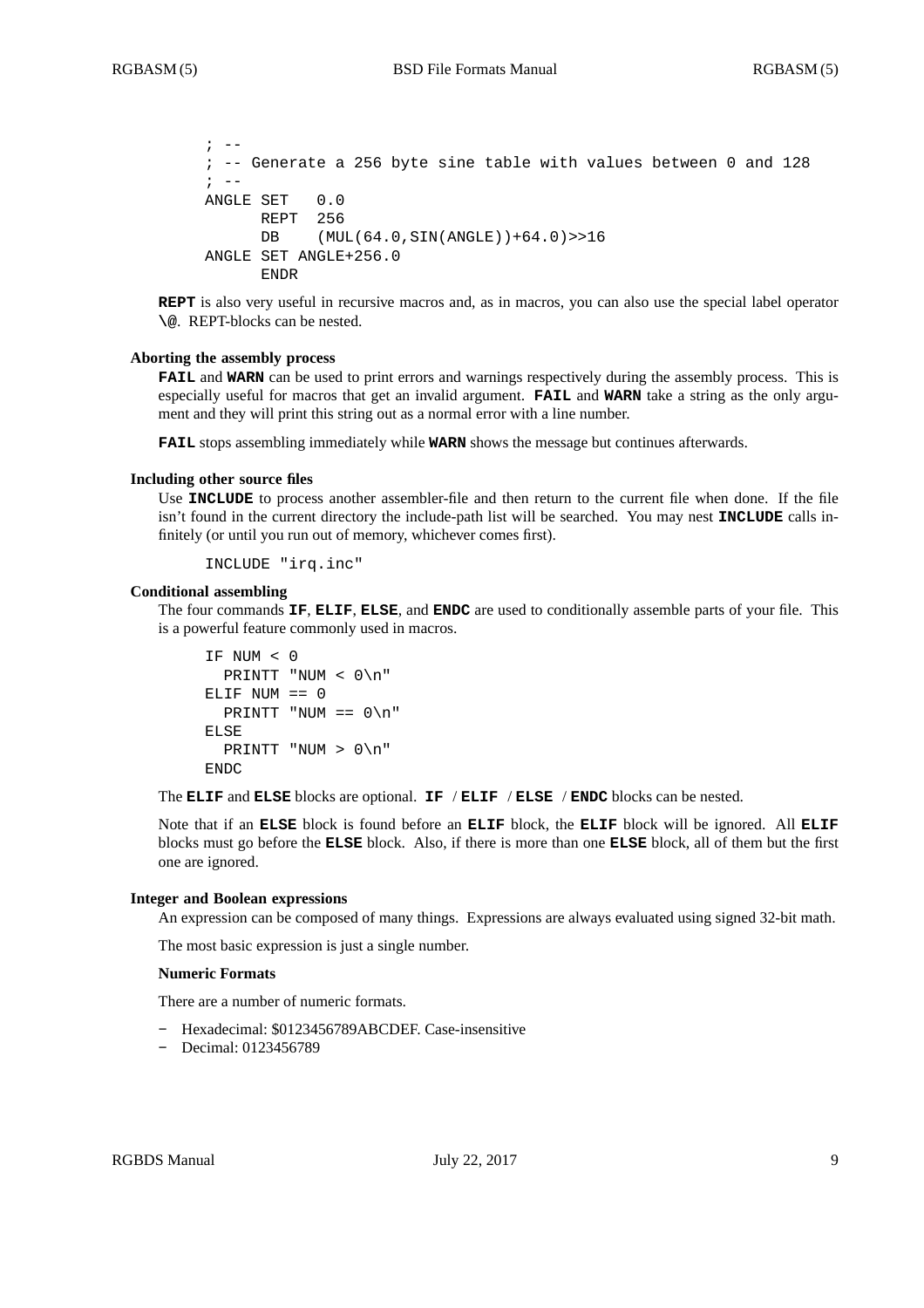- **-** Octal: &01234567
- **-** Binary: %01
- **-** Fixedpoint (16.16): 01234.56789
- **-** Character constant: "ABYZ"
- **-** Gameboy graphics: `0123

The last one, Gameboy graphics, is quite interesting and useful. The values are actually pixel values and it converts the "chunky" data to "planar" data as used in the Gameboy.

DW `01012323

Admittedly, an expression with just a single number is quite boring. To spice things up a bit there are a few operators you can use to perform calculations between numbers.

# **Operators**

A great number of operators you can use in expressions are available (listed in order of precedence):

| <b>Operator</b> Meaning                                        |
|----------------------------------------------------------------|
| () Precedence override                                         |
| FUNC () Function call                                          |
| $\tilde{}$ + - Unary not/plus/minus                            |
| * / % Multiply/divide/modulo                                   |
| << >> Shift left/right                                         |
| $\&$   $\hat{ }$ Binary and/or/xor                             |
| + - Add/subtract                                               |
| $!=$ $==$ $<=$ Boolean comparison                              |
| $>=$ $\lt$ >Boolean comparison (Same precedence as the others) |
| $\&\&$   Boolean and/or                                        |
| ! Unary Boolean not                                            |
|                                                                |

The result of the boolean operators is zero if when FALSE and non-zero when TRUE. It is legal to use an integer as the condition for IF blocks. You can use symbols instead of numbers in your expression if you wish.

An expression is said to be constant when it doesn't change its value during linking. This basically means that you can't use labels in those expressions. The instructions in the macro-language all require expressions that are constant. The only exception is the subtraction of labels in the same section or labels that belong to sections with a fixed base addresses, all of which must be defined in the same source file (the calculation cannot be passed to the object file generated by the assembler). In this case, the result is a constant that can be calculated at assembly time.

## **Fixedâpoint Expressions**

Fixed point constants are basically normal 32-bit constants where the upper 16 bits are used for the integer part and the lower 16 bits are used for the fraction (65536ths). This means that you can use them in normal integer expression, and some integer operators like plus and minus don't care whether the operands are integer or fixed-point. You can easily convert a fixed-point number to an integer by shifting it right 16 bits. It follows that you can convert an integer to a fixed-point number by shifting it left.

Some things are different for fixed-point math, though, which is why you have the following functions to use:

| <b>Name</b> | <b>Operation</b> |
|-------------|------------------|
| DIV(x,y)    | X/V              |
| MUL(x,y)    | $X^*V$           |
| SIN(x)      | sin(x)           |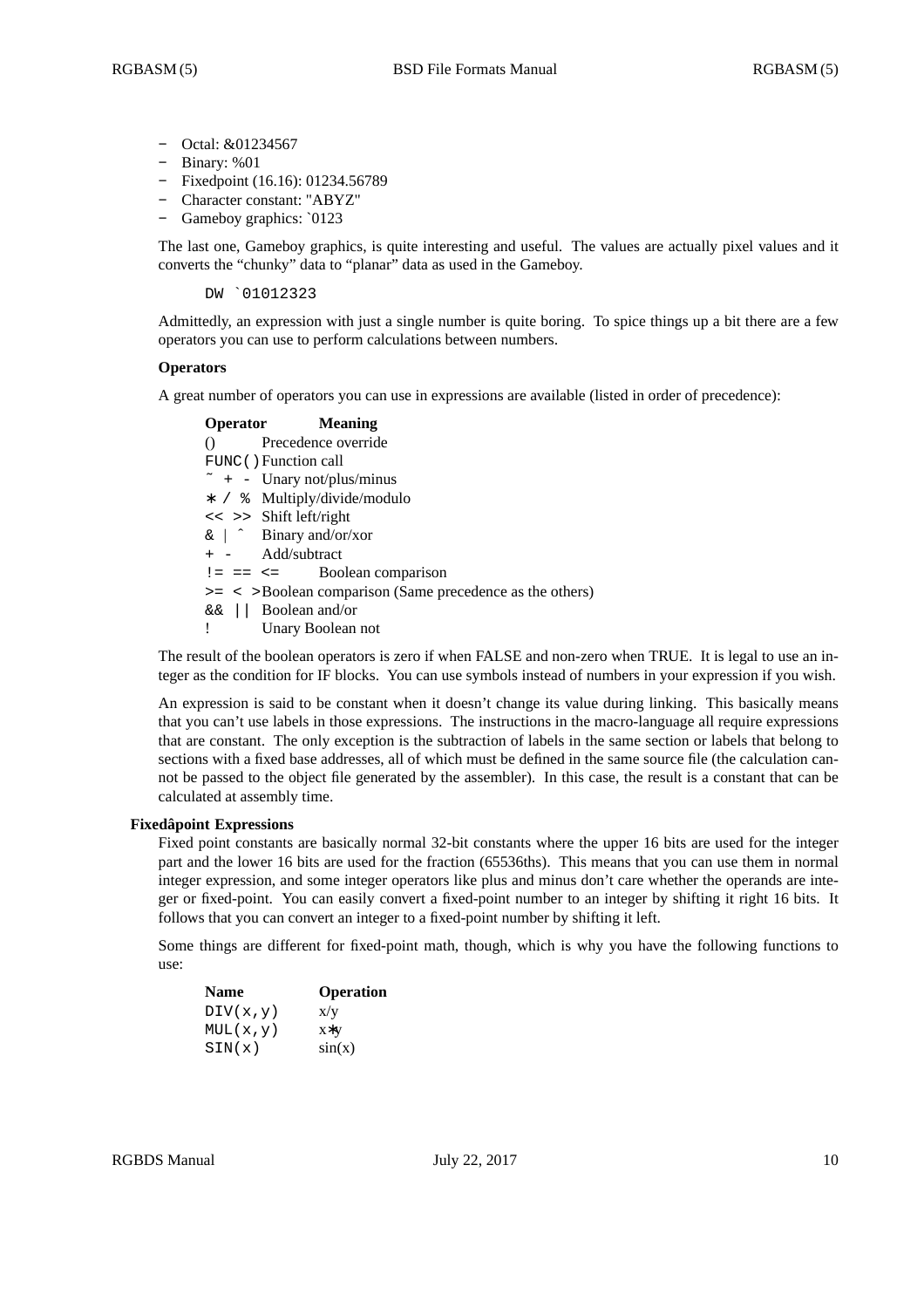| COS(x)     | cos(x)                            |
|------------|-----------------------------------|
| TAN(x)     | tan(x)                            |
| ASIN(x)    | arcsin(x)                         |
| ACOS(x)    | arccos(x)                         |
| ATAN(x)    | arctan(x)                         |
| ATAN2(x,y) | Angle between $(x,y)$ and $(1,0)$ |

These functions are extremely useful for automatic generation of various tables. A circle has 65536.0 degrees. Sine values are between [ -1.0; 1.0 ].

```
\mathbf{r} \mathbf{r} \mathbf{r}; -- Generate a 256 byte sine table with values between 0 and 128
\mathbf{r} \mathbf{r} \mathbf{r}ANGLE SET 0.0
       REPT 256
       DB (MUL(64.0,SIN(ANGLE))+64.0)>>16
ANGLE SET ANGLE+256.0
       ENDR
```
## **String Expressions**

The most basic string expression is any number of characters contained in double quotes ("for instance"). Like in C, the escape character is  $\setminus$ , and there are a number of commands you can use within a string:

## **String Meaning**

|             | <b>Backslash</b>                                         |
|-------------|----------------------------------------------------------|
| ∖ ‼         | Double quote                                             |
|             | Comma                                                    |
| $\setminus$ | Curly bracket left                                       |
| \ }         | Curly bracket right                                      |
| \n          | Newline (\$0A)                                           |
| \t          | Tab (\$09)                                               |
| \1          | Macro argument (Only the body of a macros)<br>$-19$      |
| ∖@          | Label name suffix (Only in the body of macros and repts) |
|             |                                                          |

A funky feature is **{symbol}** withing a string. This will examine the type of the symbol and insert its value accordingly. If symbol is a string symbol, the symbols value is simply copied. If it's a numeric symbol, the value is converted to hexadecimal notation and inserted as a string.

HINT: The **{symbol}** construct can also be used outside strings. The symbol's value is again inserted as a string. This is just a short way of doing "{symbol}".

Whenever the macro-language expects a string you can actually use a string expression. This consists of one or more of these function (yes, you can nest them). Note that some of these functions actually return an integer and can be used as part of an integer expression!

## **Name Operation**

STRLEN(string)Returns the number of characters in string

STRCAT(str1,str2)Appends str2 to str1.

- STRCMP(str1,str2)Returns negative if str1 is alphabetically lower than str2, zero if they match, positive if str1 is greater than str2.
- STRIN(str1,str2)Returns the position of str2 in str1 or zero if it's not present (first character is position 1).
- STRSUB(str,pos,len)Returns a substring from str starting at pos (first character is position 1) and with len characters.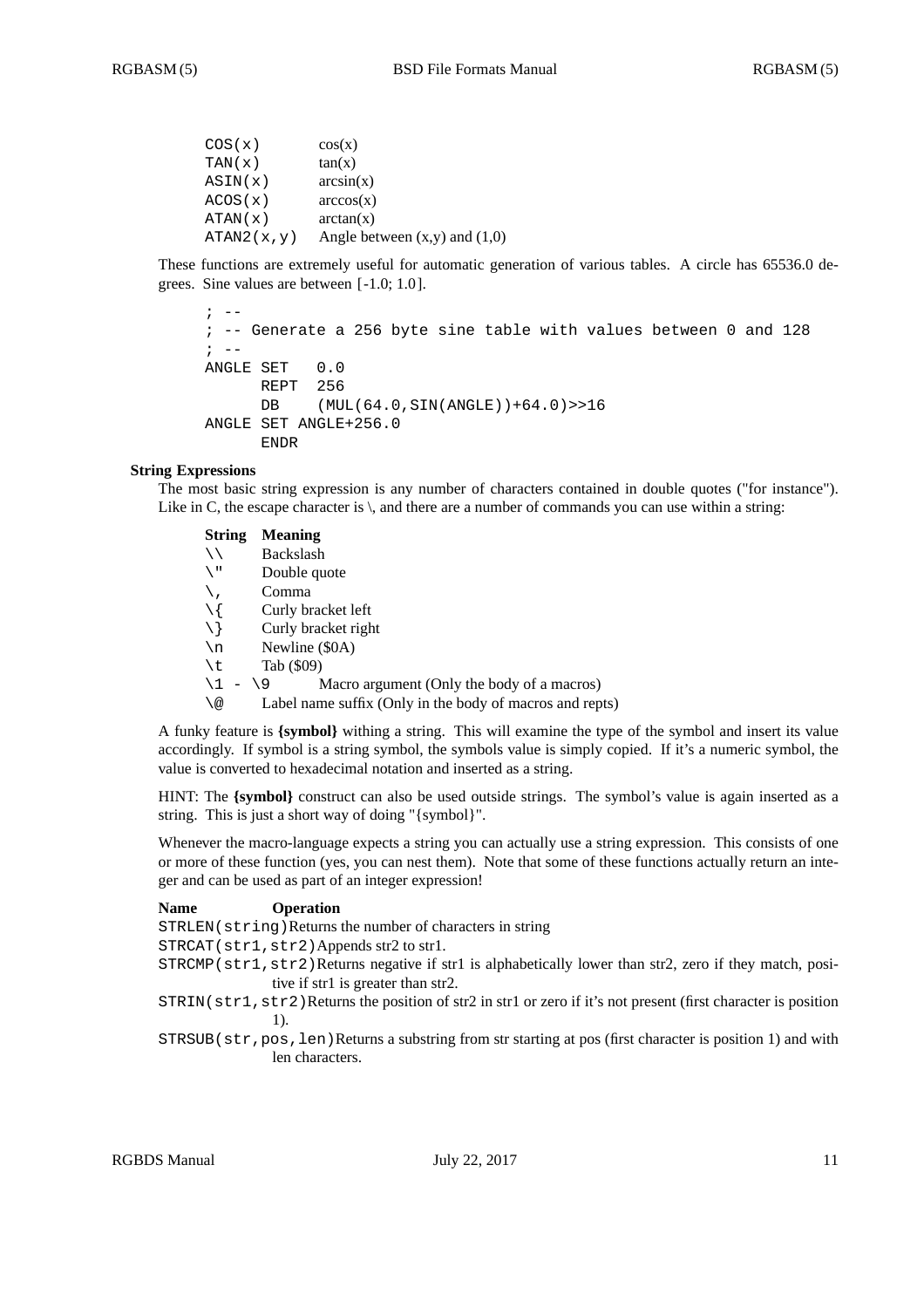STRUPR(str) Converts all characters in str to capitals and returns the new string. STRLWR(str) Converts all characters in str to lower case and returns the new string.

### **Other functions**

There are a few other functions that do various useful things:

| <b>Name</b> | <b>Operation</b>                                                                                          |
|-------------|-----------------------------------------------------------------------------------------------------------|
| BANK(label) | Returns the bank number label is in. The linker will have to resolve this so it can't be used             |
|             | when the expression has to be constant.                                                                   |
| DEF(label)  | Returns TRUE if label has been defined.                                                                   |
|             | $HIGH(r16/cnst/1b1)$ Returns the top 8 bits of the operand if it is a label or constant, or the top 8-bit |
|             | register if it is a 16-bit register.                                                                      |
|             |                                                                                                           |

LOW( $r16/cnst/1bl$ )Returns the bottom 8 bits of the operand if it is a label or constant, or the bottom 8-bit register if it is a 16-bit register (AF isn't a valid register for this function).

### **MISCELLANEOUS**

## **Changing options while assembling**

**OPT** can be used to change some of the options during assembling the source instead of defining them on the commandline.

**OPT** takes a comma-seperated list of options as its argument:

```
PUSHO
OPT g.oOX ; Set the GB graphics constants to use these characters
DW '..ooOOXX
POPO
DW '00112233
```
The options that OPT can modify are currently: **b**, **e** and **g**.

**POPO** and **PUSHO** provide the interface to the option stack. **PUSHO** will push the current set of options on the option stack. **POPO** can then later be used to restore them. Useful if you want to change some options in an include file and you don't want to destroy the options set by the program that included your file. The stacks number of entries is limited only by the amount of memory in your machine.

# **ALPHABETICAL LIST OF KEYWORDS**

```
@
__DATE__
__FILE__
__ISO_8601_LOCAL__
 __ISO_8601_UTC__
 __LINE__
 __TIME__
 __RGBDS_MAJOR__
 __RGBDS_MINOR__
 __RGBDS_PATCH__
 __UTC_YEAR__
 __UTC_MONTH__
 __UTC_DAY__
 UTC_HOUR
 __UTC_MINUTE__
 __UTC_SECOND__
_NARG
```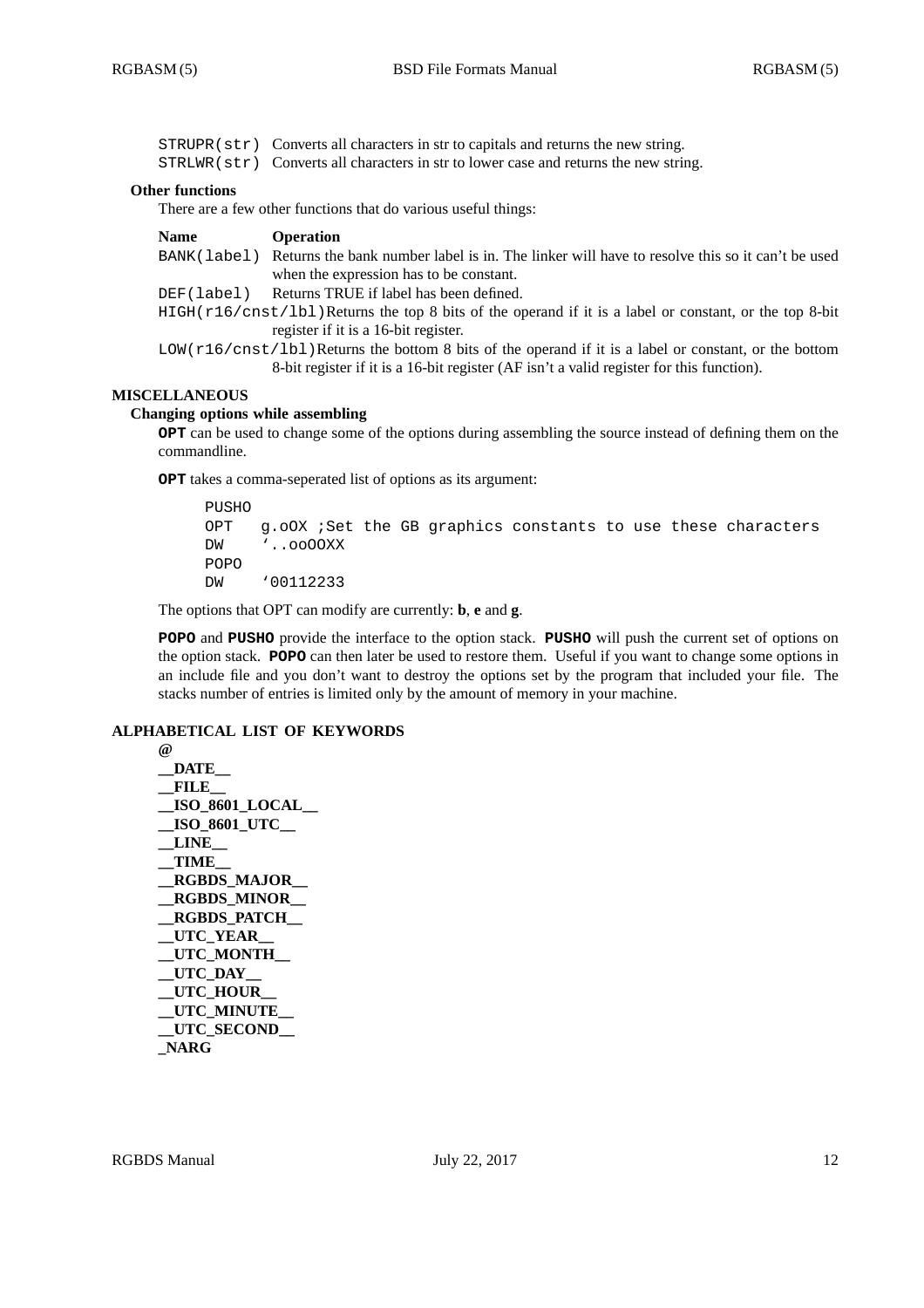| $\_PI$                  |
|-------------------------|
| R <sub>S</sub>          |
| <b>ACOS</b>             |
| <b>ASIN</b>             |
| <b>ATAN</b>             |
| ATAN2                   |
| <b>BANK</b>             |
| <b>COS</b>              |
| $\overline{\text{DB}}$  |
| <b>DEF</b>              |
| <b>DIV</b>              |
| DS                      |
| <b>DW</b>               |
| <b>ELIF</b>             |
| <b>ELSE</b>             |
| <b>ENDC</b>             |
| <b>ENDM</b>             |
| <b>ENDR</b>             |
| <b>EQU</b>              |
| <b>EQUS</b>             |
| <b>EXPORT</b>           |
| <b>FAIL</b>             |
| <b>GLOBAL</b>           |
| <b>HIGH</b>             |
|                         |
| <b>HRAM</b>             |
| IF                      |
| <b>INCBIN</b>           |
| <b>INCLUDE</b>          |
| LOW                     |
| <b>MACRO</b>            |
| <b>MUL</b>              |
| <b>OPT</b>              |
| <b>POPO</b>             |
| <b>POPS</b>             |
| <b>PRINTF</b>           |
| <b>PRINTT</b>           |
| <b>PRINTV</b>           |
| <b>PURGE</b>            |
| <b>PUSHO</b>            |
| <b>PUSHS</b>            |
| <b>REPT</b>             |
| $\overline{\mathbf{R}}$ |
| RL                      |
| <b>ROM0</b>             |
| <b>ROMX</b>             |
| <b>RSRESET</b>          |
| <b>RSSET</b>            |
| <b>RW</b>               |
| <b>SECTION</b>          |